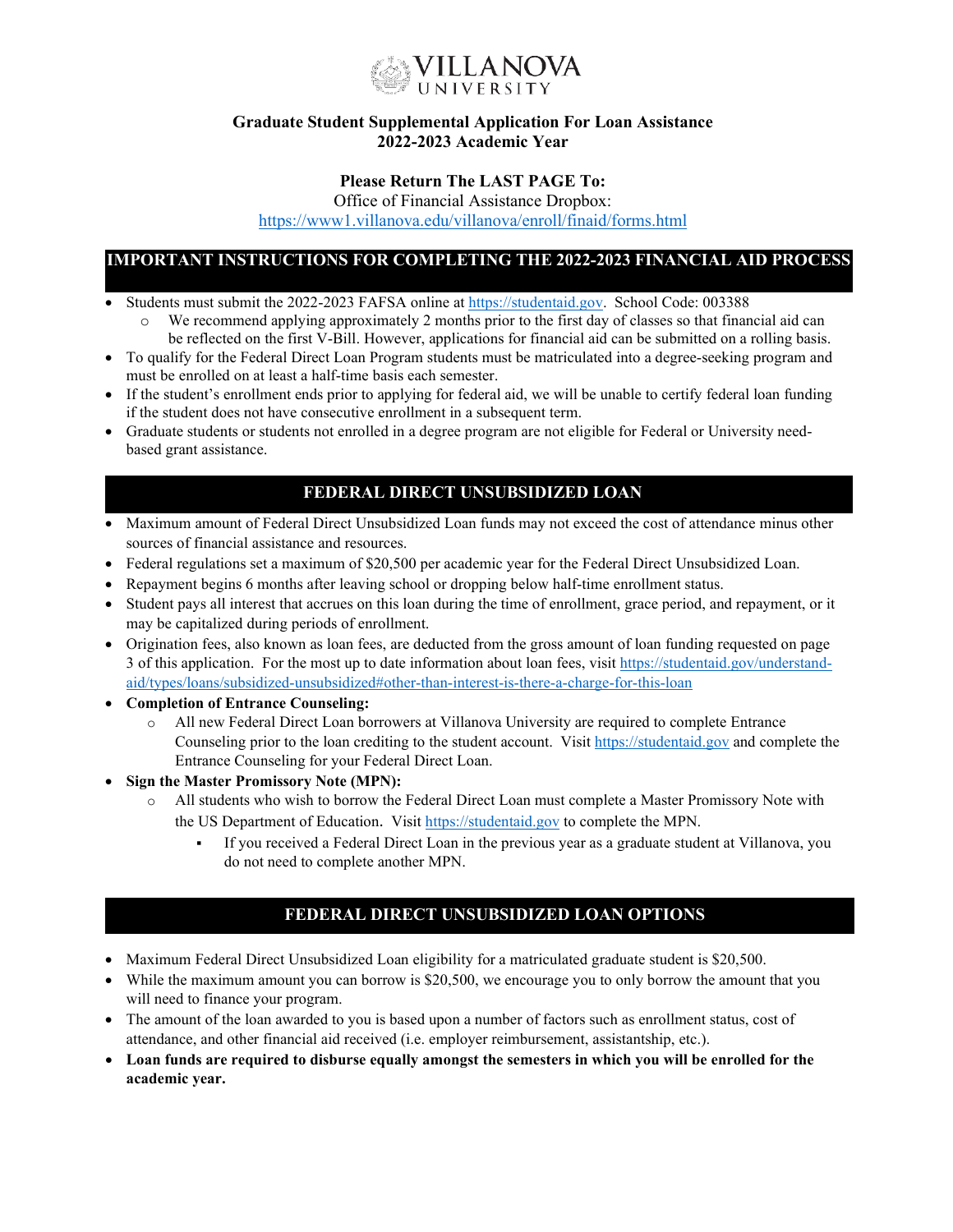# **ILLANOVA**

## **BORROWING OPTIONS BASED UPON ENROLLMENT**

#### **Enrollment Starting Summer 2022 Enrollment Starting Fall 2022 Enrollment Starting Spring 2023**

Semester/Maximum Amounts Semester/Maximum Amounts Semester/Maximum Amounts Summer 2022/ \$6,833 Summer 2022/ \$0 Summer 2022/ \$0 Fall 2022/ \$6,833 Fall 2022/ \$10,250 Fall 2022/ \$0 Spring 2023/ \$6,834 Spring 2023/ \$10,250 Spring 2023/ \$20,500\*

\*Spring only enrollment student may take up to \$20,500 or up to their Spring cost of attendance, whichever comes first.

# **BORROWER-BASED ACADEMIC YEAR**

- Students who take classes starting with the summer semester and will have continuous enrollment in their program may be eligible to borrow the Federal Unsubsidized Direct Loan using a Borrower-Based Academic Year (BBAY).
- In BBAY, the student's loan eligibility follows their plan of study and will be set to disburse equally amongst the semesters of enrollment.

#### **Borrowing Options Based Upon Enrollment:**



Summer 2022 and Fall 2022 is one loan period in which the maximum amount of \$20,500 is split evenly amongst semesters.

Spring 2023 and Summer 2023 is the second loan period that spans over two academic years in which the maximum amount of \$20,500 is split evenly amongst the semesters. The 2023-2024 FAFSA must be completed to receive the loan eligibility.

Fall 2023 and Spring 2024 is the third loan period in which the maximum amount of \$20,500 is split evenly amongst the semesters.